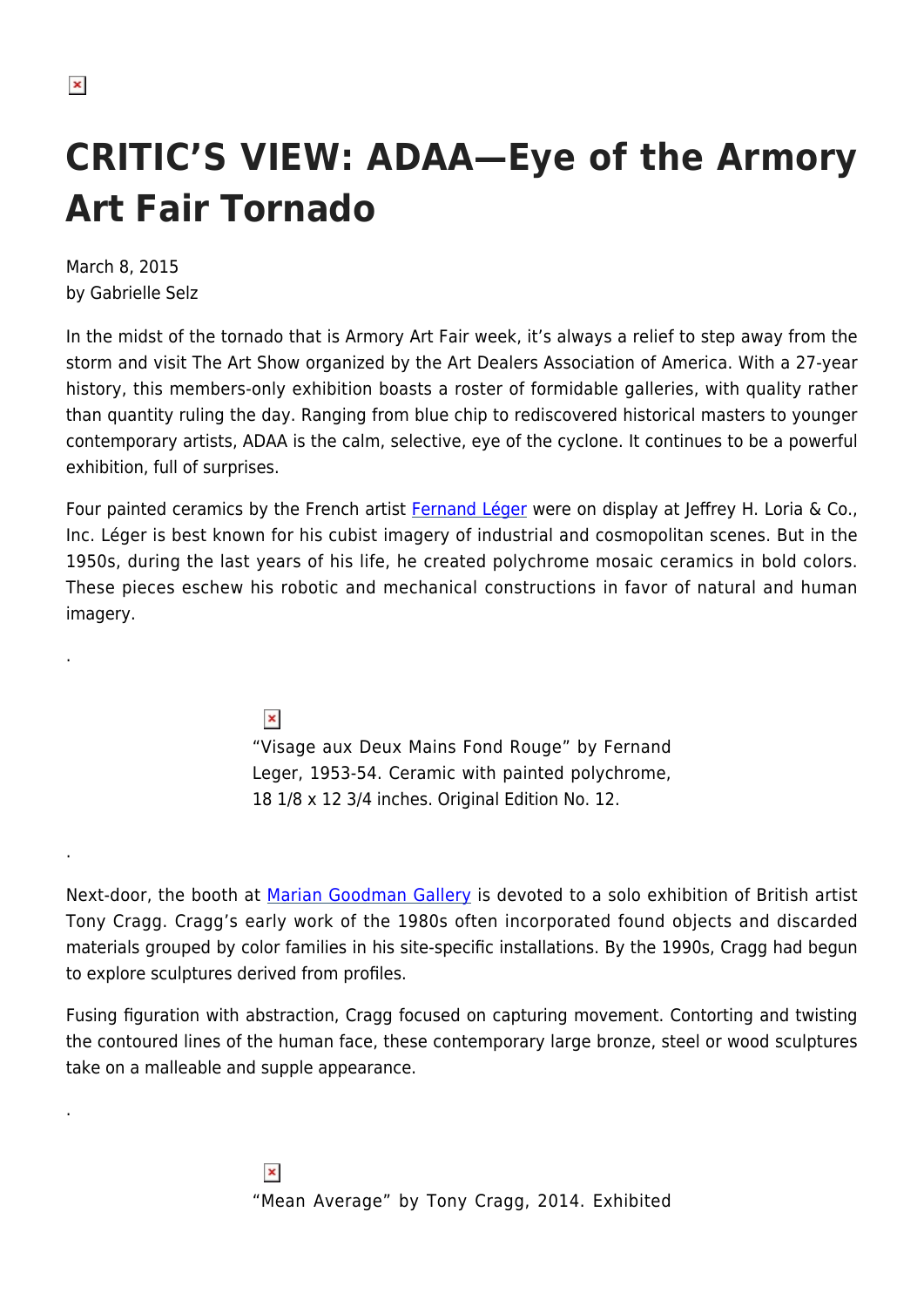$\pmb{\times}$ "Point of View" by Tony Cragg, 2012. Steel, 33 3/10 x 9 7/10 x 12 7/10 inches..

A little gem by kinetic artist Yaacov Agam was on view at [Adler & Conkright.](http://www.adlerconkrightarts.com) The Israeli Agam was one of the artists who helped pioneer a form of art based on movement and change in the 1960s.

Integrating the formal with the mystical, Agam's sculptures are optical wonders. He sought to create art that transcended the visual and that was a co-creation with the viewer. Suspended by a thin thread, Agam's 10 Compositions Contrepoint is not much bigger than the palm of a hand. Spinning and shifting, this magical piece reveals multiple constructivist configurations with each rotation.

Further on, a startling series of collages by the German artist [Marcel Odenbach](http://www.antonkerngallery.com/artist/marcel-odenbach) graced the walls of Anton Kern Gallery. Odenbach's work, constructed of tiny cut images culled from archives of press clippings and photographs, is about tension.

Seen from a distance his collages appear as vistas or objects. Up close, the material reveals tangled webs of new items that symbolize dark sociopolitical narratives. Mining the veins of memory, Odenbach is interested in the layers of history, in what is interpreted from a distance and what is understood from within.

 $\pmb{\times}$ 

.

.

.

.

.

.

"08.08.08 (China Collage)" by Marcel Odenbach, 2008. Ink and collage on paper, 77 1/8 x 106 1/4 inches. (8074)

> $\pmb{\times}$ "Es läuft und läuft und läuft" by Marcel Odenbach, 2015. Ink and collage on paper, 83 3/8 x 46 3/4 inches (framed), 78  $3/4 \times 43$  1/4 inches (paper). (ak#11117)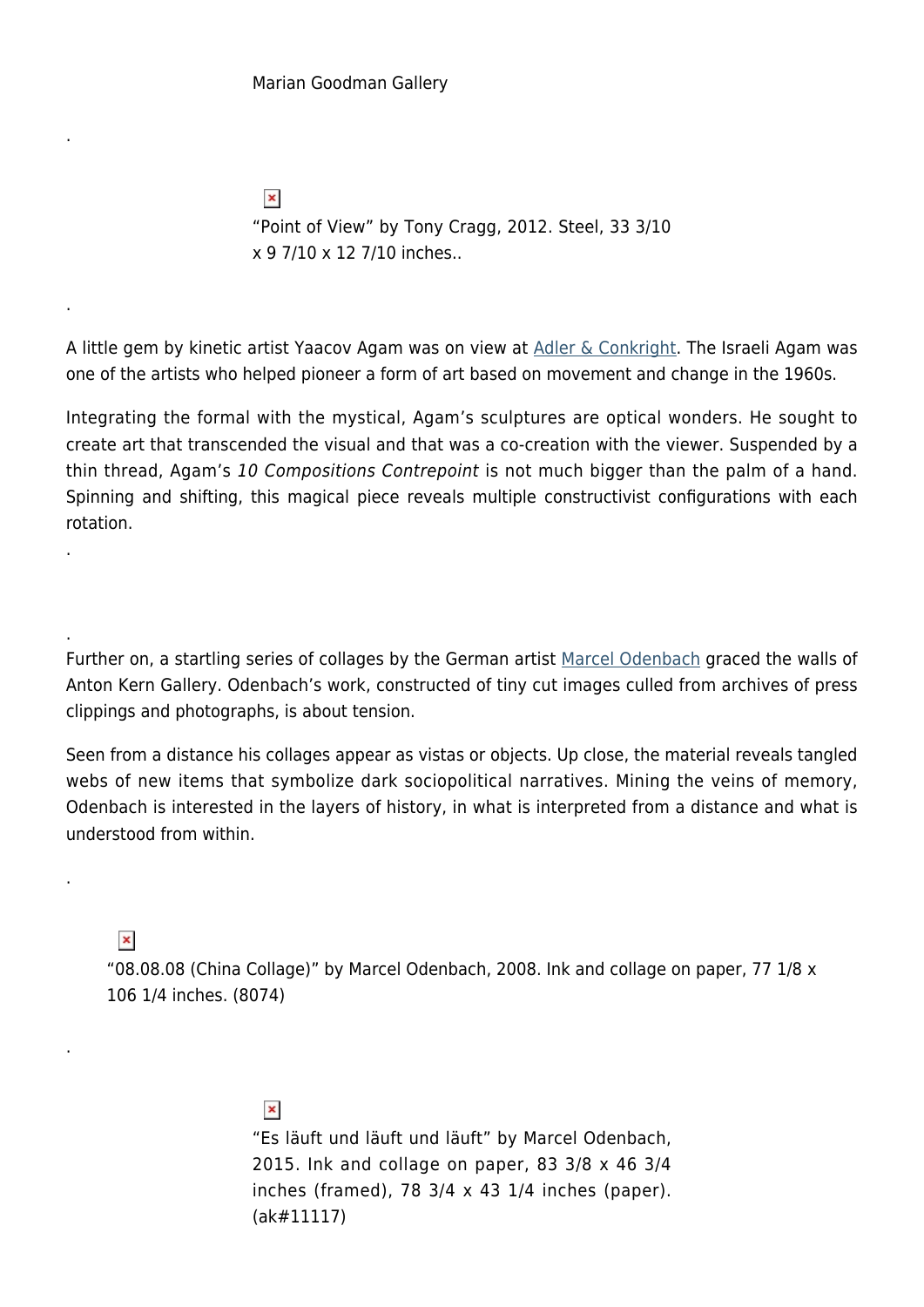Since the 1970s, artist [Haim Steinbach](http://www.haimsteinbach.net) has focused on the selection and arrangement of everyday objects: globes, pipe-fittings and rubber chew toys. At **Tanya Bonakdar Gallery**, Steinbach has erected panels and screens, creating a more private environment for his sculptures.

Like many artists in the second half of the 20th century, Steinbach took his cue from Marcel Duchamp's famous readymades: commonplace appliances like the famous urinal, *[Fountain](http://www.tate.org.uk/art/artworks/duchamp-fountain-t07573)*, which with a swift change of venue and title, Duchamp elevated to art. But Steinbach is interested in portraying not just the whimsy of common objects, but the sinister quality of a consumerist culture.

 $\pmb{\times}$ 

.

.

.

.

.

"swimmer" by Haim Steinbach, 2015. Metal, artificial leather, plastic and rubber keyboard bench, cotton cloth, and painted mannequin and metal stand, 48 3/4 x 45 1/2 x 12 1/2 inches.

Bruce Conner also integrated abandoned and discarded objects into his work. An early assemblage artist, in the late 1950s Conner began to rummage through thrift stores and garbage cans, which offered him cheap or even free material.

Discarded and ripped nylons were a favorite source. They were packages, skins into which he could stuff his detritus. Sheer and textured, they gave his assemblages a sexy, unsettled aura. At the [Kohn Gallery](http://www.kohngallery.com/conner-exhibitions/2014/11/7/bruce-conner-works-on-paper), an eerie piece, Rat Purse (1959), hangs on the wall by its nylon noose.

The dense and intricate quality of Conner's work mirrors the mysterious and complex nature of the artist himself. Famously reticent about the meaning of his work, or even showing it, Conner will be having a major retrospective at MoMA in October 2016. The show will then travel and inaugurate the new, expanded SFMoMA. Perhaps then the riddle of Bruce Conner—collagist, filmmaker (Dennis Hopper once confessed that Conner's slicing and dicing editing style influenced the classic film "Easy Rider") photographer, printmaker and sculptor—will be better understood.

> $\pmb{\times}$ "Rat Purse" by Bruce Conner, 1959. Mixed media. Exhibited Kohn Gallery.

A wonderful discovery at ADAA this year was the first solo exhibit of Lebanese artist [Saloua Raouda](http://www.tate.org.uk/whats-on/tate-modern/exhibition/saloua-raouda-choucair) [Choucair](http://www.tate.org.uk/whats-on/tate-modern/exhibition/saloua-raouda-choucair) at [CRG Gallery](http://crggallery.com/). Born in Lebanon in 1916, Choucair attended the Ecole des Beaux Arts where she studied with Fernand Léger. Her work, seen at ADAA for the first time, reflects a deep